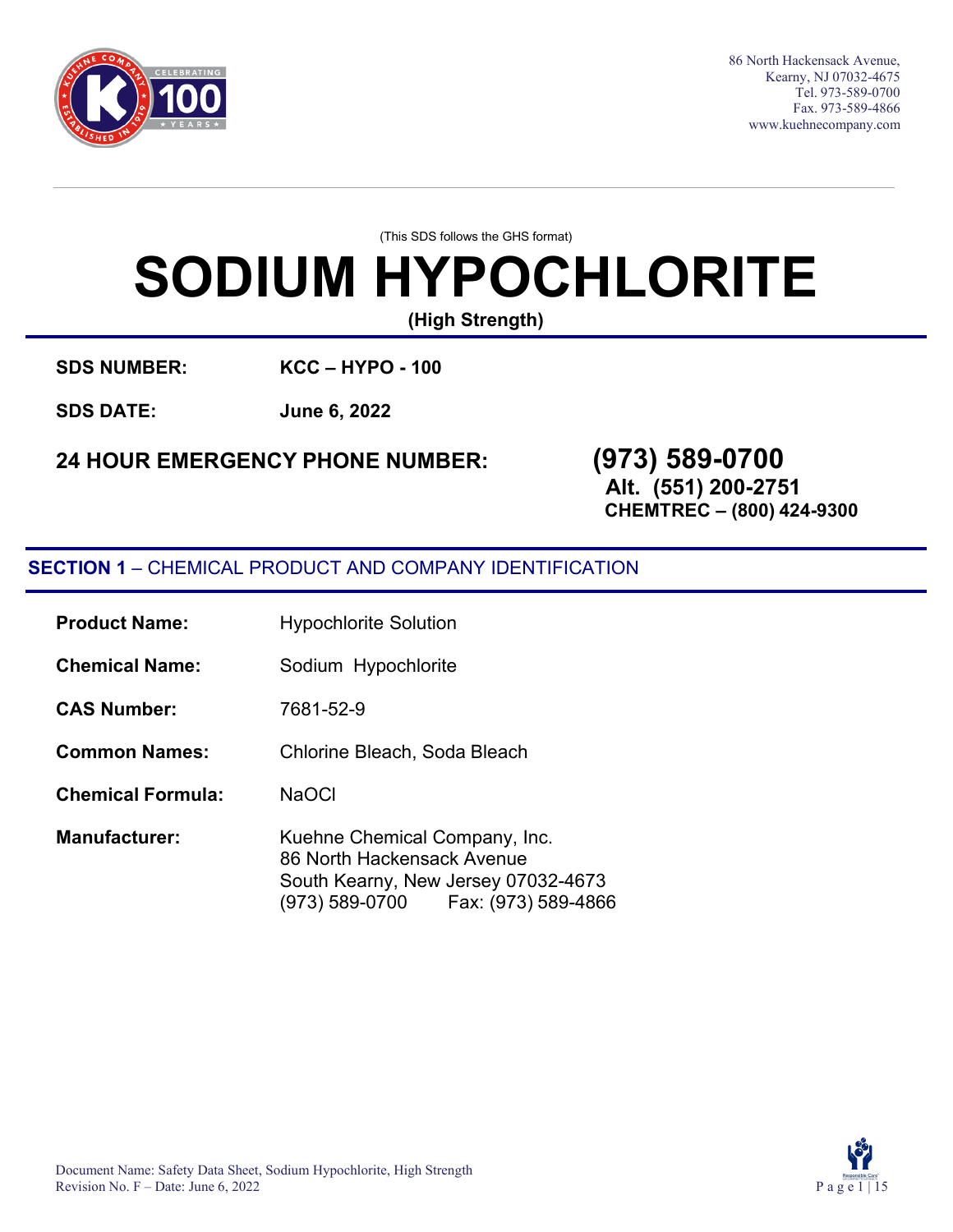

#### **Effects of Overexposure**

**PERSONAL PROTECTION** 

**PHYSICAL HAZARD** 

**Acute:** Inhalation – Inhalation of mists, vapors or spray is irritating to the respiratory system, may cause throat pain and cough, severe respiratory tract irritation and pulmonary edema.

> Eyes – May cause severe irritation, burns, and/or corrosion. May cause vision impairment, corneal damage and blurred vision.

Based on Nat'l Paint & Coatings Association HMIS system Chemical not listed. Ratings based on NFPA guidelines

 $\overline{2}$ 

Skin – May cause severe irritation and burns or dermatitis. Prolonged skin exposure may cause destruction of the dermis with impairment of the skin to regenerate at site of contact.

Ingestion – Ingestion may cause gastrointestinal tract pain and inflammation, burns and perforation of the esophagus or stomach or injury to liver, kidneys or central nervous system.

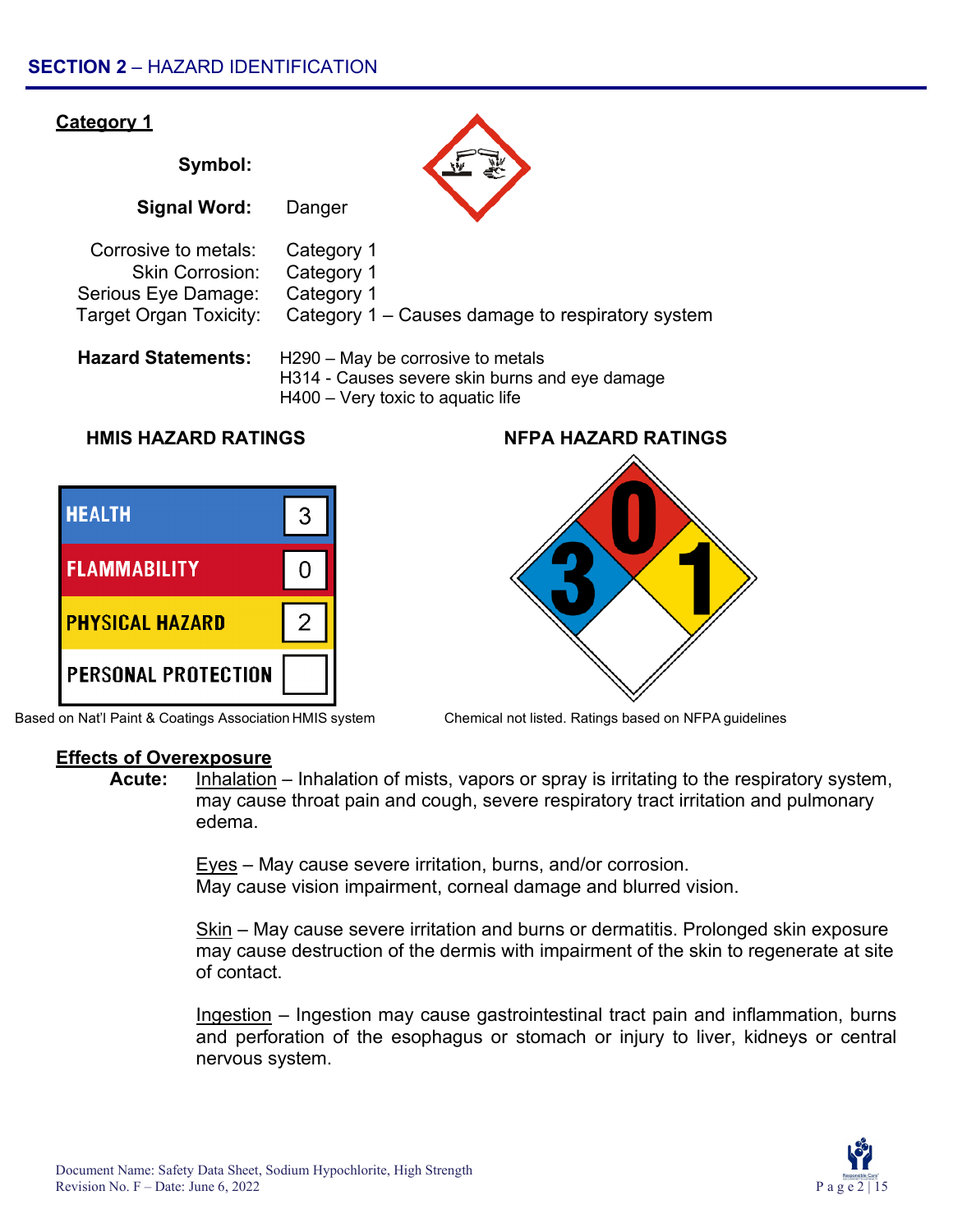- **Chronic:** Repeated inhalation exposure may cause impairment of lung function and permanent lung damage. Effects from chronic skin exposure would be similar to those from single exposure except for effects secondary to tissue destruction.
	- **Note:** Corrosive and strongly irritating to the eyes, skin, and respiratory tract. Inhalation of fumes may cause pulmonary edema. Ingestion may cause burns to the mouth and digestive tract, and abdominal distress.
- **Appearance:** Colorless to light yellow-green liquid.

**Routes of Entry:** Inhalation, Eye Contact, Skin, Ingestion

**Cancer Information:** This product has not been listed as carcinogenic by the following agencies: IARC, NTP, and OSHA

**Mutagenicity:** Sodium hypochlorite has tested positive in in-vitro test systems and negative in invivo test systems. These results are consistent with other germicides.

**Medical Conditions Aggravated by Exposure:** Asthma, Heart disease, Respiratory disorder

#### **SECTION 3** – COMPOSITION, INFORMATION OR INGREDIENTS

| <b>CAS Number</b> |                                                  | <b>Name</b> | <b>Common Names</b>                                                                                                                    |
|-------------------|--------------------------------------------------|-------------|----------------------------------------------------------------------------------------------------------------------------------------|
| 7732-18-5         |                                                  | Water       | Water                                                                                                                                  |
|                   | <b>Percentage</b><br>VOL. 68 - 74<br>WT. 78 - 80 |             | <b>Exposure Limits</b><br>PEL: Not Established<br>TLV: Not Established<br><b>STEL: Not Established</b><br><b>IDLH: Not Established</b> |

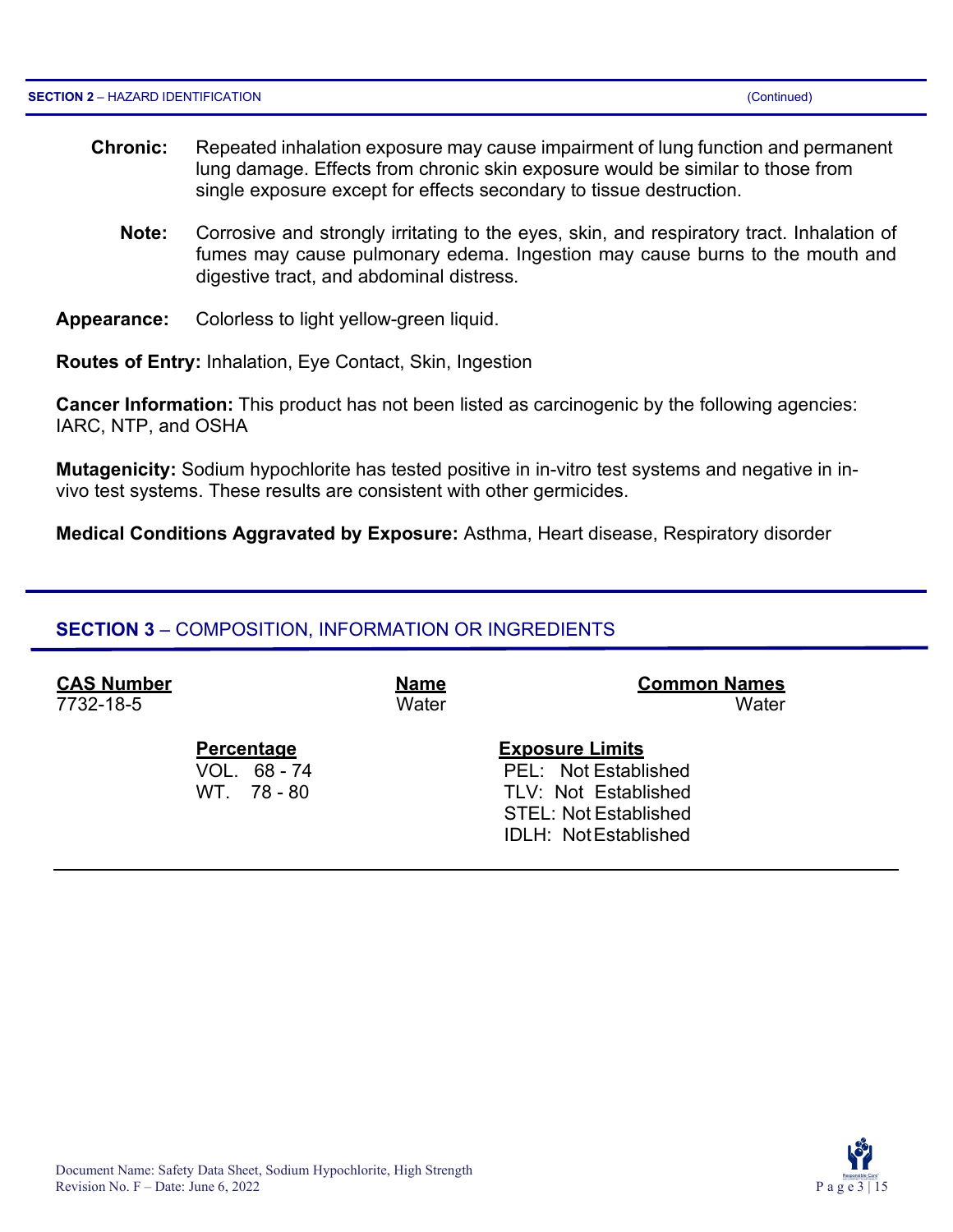VOL. 25 - 30 PEL: N/A  $WT: 20 - 22$ 

### **Percentage Exposure Limits**

 $STEL: 2 mg/m<sup>3</sup> (US WELL)$ IDLH: NotEstablished

**Listed on:** - The EINECS inventory, or in compliance with the inventory.

- **-** The TSCA inventory.
- **-** The AICS inventory, or in compliance with the inventory.
- **-** The DSL list.
- **-** The ENCS inventory, or in compliance with the inventory.
- **-** The KECI inventory, or in compliance with the inventory.
- **-** The PICCS inventory, or in compliance with the inventory.
- **-** The IECSC inventory, or in compliance with the inventory.
- **-** The NZIoC inventory, or in compliance with the inventory.

**CAS Number Name Common Names** Sodium Hydroxide (NaOH) Caustic Soda, Lye

### **Percentage Construction Exposure Limits**

VOL. 1 **PEL:**  $2 \text{ mg/m}^3$ WT.  $1$  TLV:  $2 \text{ mg/m}^3$  $STEL: 2 mg/m<sup>3</sup>$ IDLH: 10 mg/m3

**Listed on:** - The TSCA Inventory, or in compliance with the inventory.

- **-** PA Requirement 3% or greater.
- **-** NJ Requirement 1% or greater
- **-** This product has not been listed as carcinogenic by the following agencies: IARC, NTP, and OSHA



**CAS Number Name Common Names**

7681-52-9 Hypochlorous Acid, Sodium Salt Sodium Hypochlorite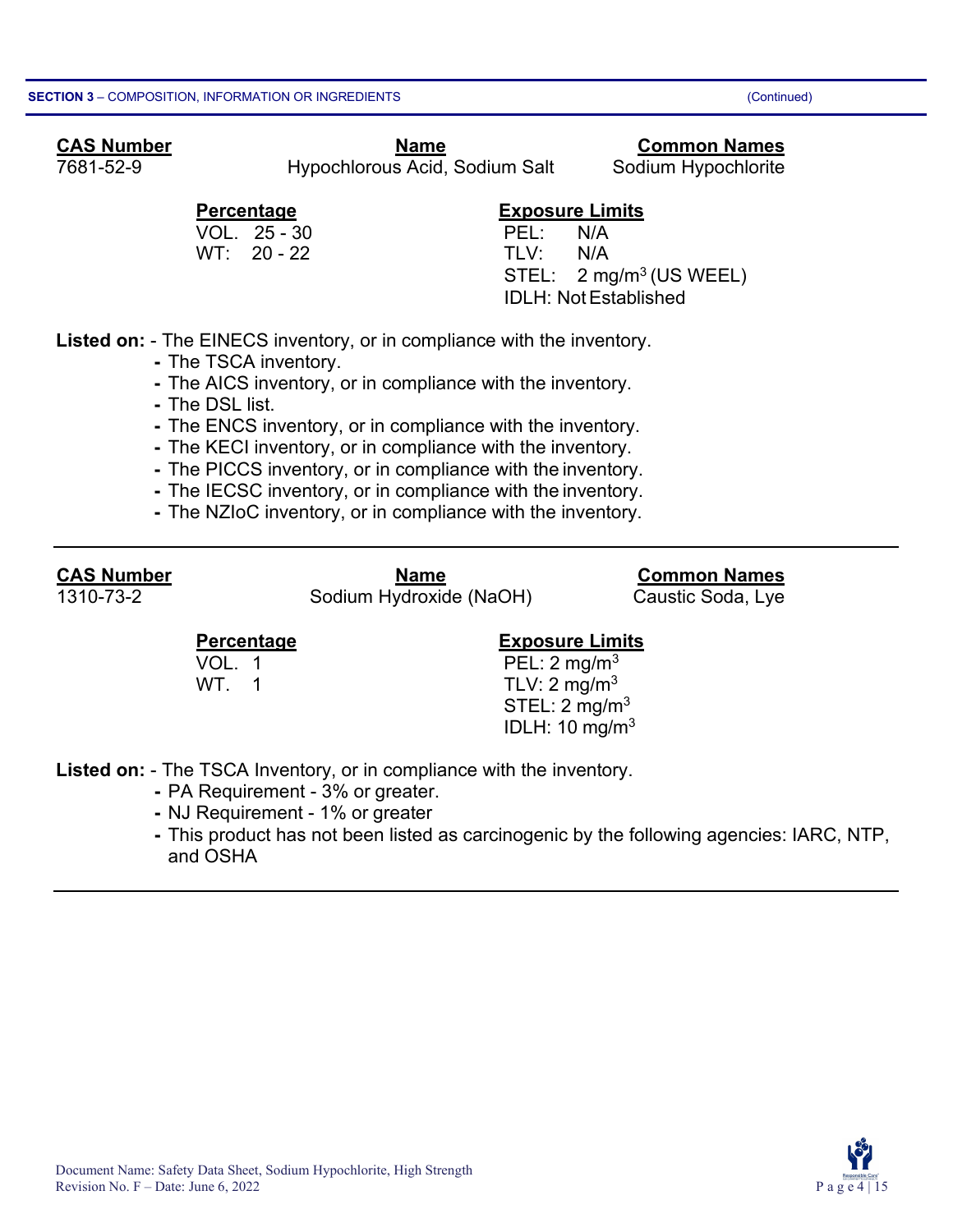| <b>CAS Number</b><br>7647-14-5 | <b>Name</b><br>Sodium Chloride (NaCl)             | <b>Common Names</b><br>Salt                                                                                                           |
|--------------------------------|---------------------------------------------------|---------------------------------------------------------------------------------------------------------------------------------------|
|                                | <b>Percentage</b><br>VOL. >1<br>WT. >1            | <b>Exposure Limits</b><br>PEL: Not Established<br>TLV: Not Established<br><b>STEL: Not Established</b><br><b>IDLH: NotEstablished</b> |
| <b>CAS Number</b><br>497-19-8  | <b>Name</b><br><b>Carbonic Acid Disodium Salt</b> | <b>Common Names</b>                                                                                                                   |
|                                | <b>Percentage</b><br>VOL. >1<br>WT. >1            | <b>Exposure Limits</b><br>PEL: Not Established<br><b>TLV: Not Established</b>                                                         |

#### **SECTION 4** – FIRST AID MEASURES

- **Inhalation:** Remove to fresh air. If breathing is difficult, have qualified person administer oxygen. If respiration stops, give mouth-to-mouth resuscitation. **SEEK MEDICAL ATTENTION IMMEDIATELY**.
	- **Eyes:** Immediately flush eyes with plenty of water for at least 15 minutes. **SEEK MEDICAL ATTENTION IMMEDIATELY**.

STEL: Not Established IDLH: NotEstablished

**Skin:** Flush thoroughly with cool water under shower for at least 15 minutes while removing contaminated clothing and shoes. Discard non-rubber shoes. Wash clothing before reuse. Continue to flush until medical attention arrives. **SEEK MEDICAL ATTENTION IMMEDIATELY.**

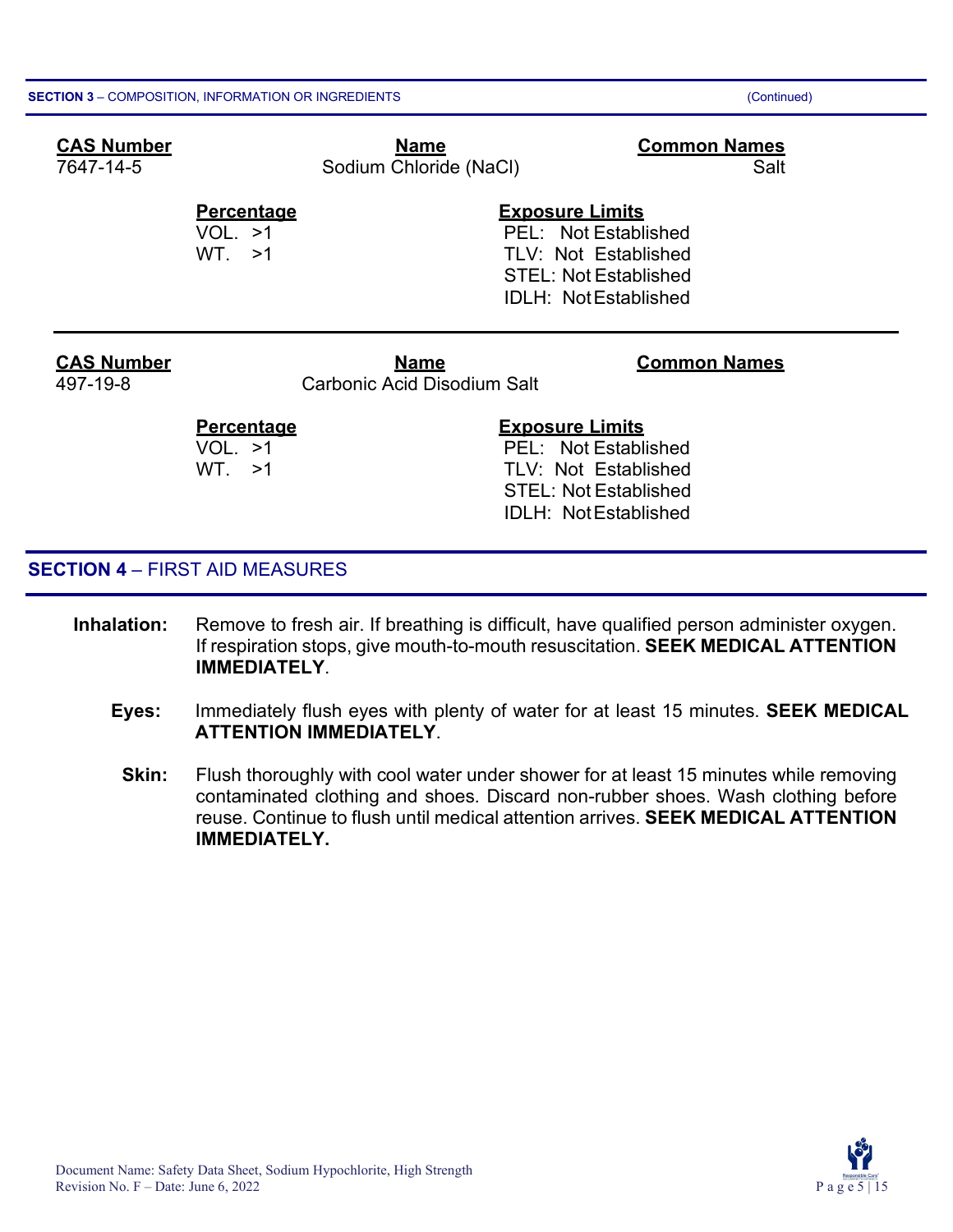**Ingestion:** Do not induce vomiting. Rinse mouth and give water or milk if the person is conscious. If vomiting occurs, keep airway clear and give more milk or water. **SEEK MEDICAL ATTENTION IMMEDIATELY**.

#### **SECTION 5** – FIRE-FIGHTING MEASURES

| <b>Flash Point:</b>                            | N/A                  |
|------------------------------------------------|----------------------|
| <b>Auto-ignition Temperature:</b>              | N/A                  |
| Flammable Limits in Air - % by Volume - Upper: | N/A                  |
| Lower:                                         | N/A                  |
| <b>Sensitivity to Mechanical Impact:</b>       | <b>Not Sensitive</b> |
| <b>Sensitivity to Static Discharge:</b>        | <b>Not Sensitive</b> |

#### **Extinguishing Media**

Use water spray, foam, dry powder, or carbon dioxide or agents suitable for materials in surrounding fire. Do not use Mono Ammonium Phosphate (MAP) type extinguishers directly on this product.

#### **Fire Fighting Procedures**

Use self-contained breathing apparatus and full protective equipment. Acid contamination will produce very irritating fumes similar to chlorine.

#### **Fire and Explosion Hazard**

Sodium Hypochlorite or its solutions decompose when heated. Decomposition products may cause containers to rupture or explode. Vigorous reaction is possible with organic materials or oxidizing agents and may result in fire. May release toxic gases.

#### **SECTION 6** – ACCIDENTAL RELEASE MEASURES

#### **Steps to be Taken if Material is Released or Spilled**

Do not allow spilled material to enter sewers or streams. Flush with water to dilute as much as possible and pump into polyethylene containers for disposal. Avoid heat and contamination with acid materials. Do not use combustible materials such as sawdust to absorb Sodium Hypochlorite Solution.

#### **Ventilation Requirements**

Provide good general room ventilation plus local exhaust at points of emission.

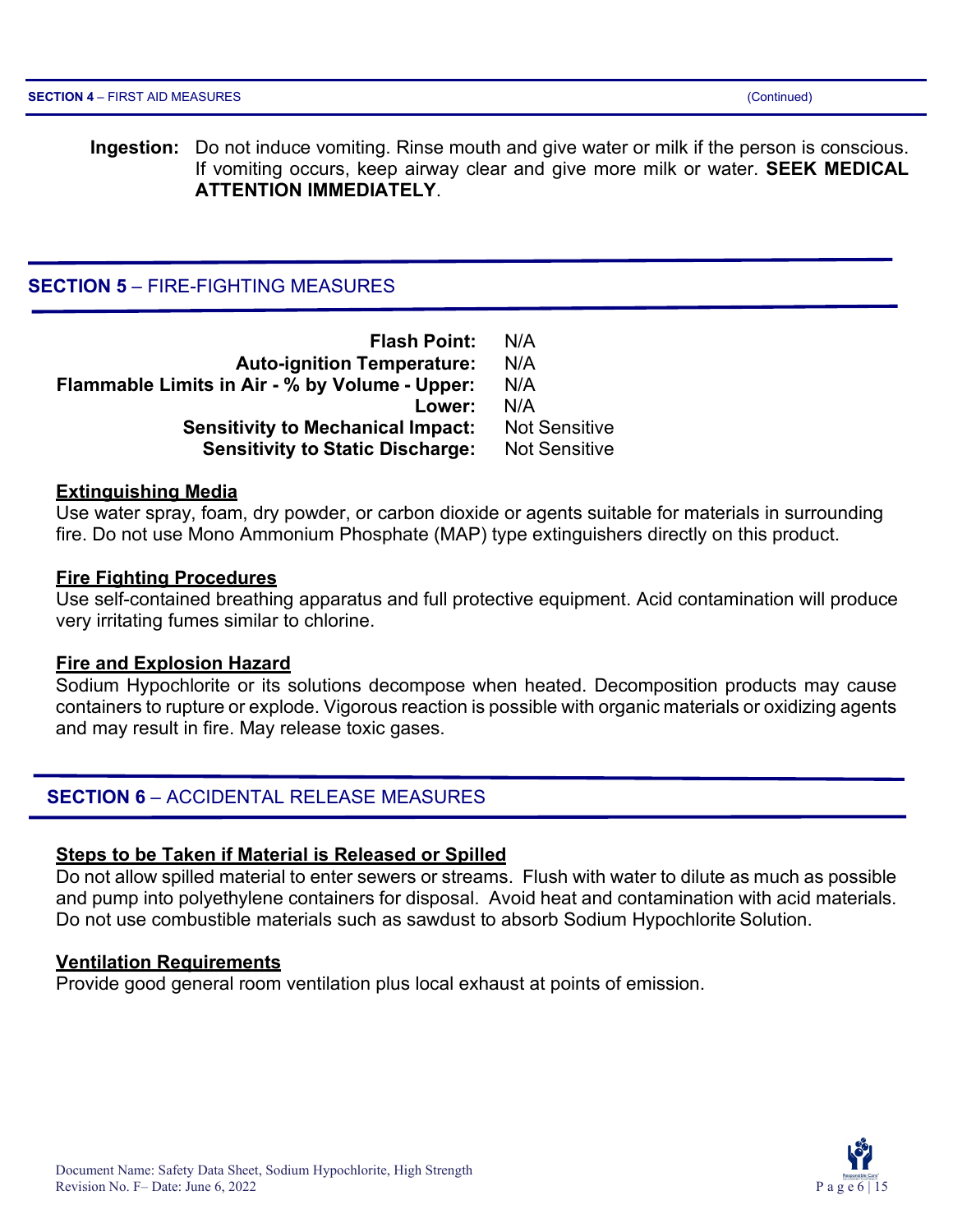#### **SECTION 7** – HANDLING AND STORAGE

#### **Handling Precautions**

Do not store adjacent to chemicals that may react if spillage occurs. Comply with DOT regulations when shipped. If closed containers become heated, vent to release decomposition products (mainly oxygen under normal decomposition). Do not mix or contaminate with ammonia, hydrocarbons, acids, alcohols or ethers.

**Do Not Reuse Containers:** Product residues may remain in containers. All labeled precautions must be observed. Dispose of container in a manner meeting government regulations.

#### **SECTION 8** – EXPOSURE CONTROLS AND PERSONAL PROTECTION

#### **Specific Personal Protective Equipment**

- **Respiratory:** NIOSH/MSHA approved respirator with N95 (dust, fume, mist) cartridges may be permissible under certain circumstances where airborne concentrations are expected to exceed exposure limits. Acid gas cartridges may be required if decomposition products are present. A respiratory protection program that meets 29 CFR 1910.134 must be followed whenever workplace conditions warrant use of a respirator.
	- **Eye:** Wear chemical safety goggles plus full face shield to protect against splashing when appropriate.
	- **Gloves:** Wear impervious gloves such as rubber, neoprene or vinyl.
		- **Other:** Wear impervious protective clothing including rubber safety shoes. Eye wash facility and emergency shower should be in close proximity.

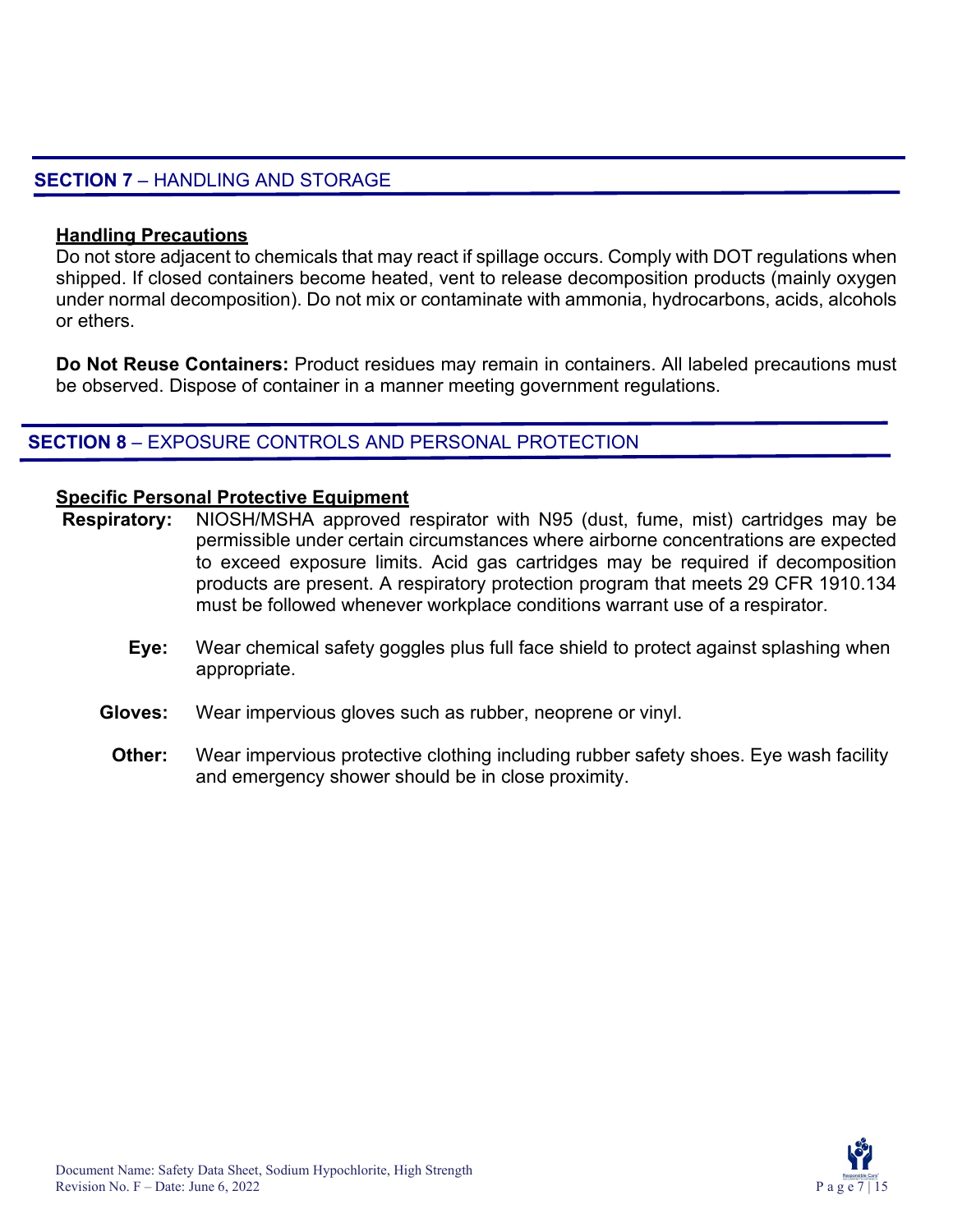#### **SECTION 9** – PHYSICAL AND CHEMICAL PROPERTIES

| Appearance:                    | Colorless to light yellow-green.                                    |                                                             |                                                      |
|--------------------------------|---------------------------------------------------------------------|-------------------------------------------------------------|------------------------------------------------------|
| Odor:                          | Pungent chlorine like odor.                                         |                                                             |                                                      |
| <b>Physical State:</b>         | Liquid.                                                             |                                                             |                                                      |
| pH:                            | 12 @ 100 g/L                                                        |                                                             |                                                      |
| <b>Vapor Pressure:</b>         | Temperature <sup>o</sup> F<br>48.2<br>60.8<br>68.0<br>89.6<br>118.4 | mm Hg<br>3.7<br>8.0<br>12.1<br>31.1<br>100.0                | <b>PSIA</b><br>0.071<br>0.15<br>0.23<br>0.60<br>1.93 |
| <b>Boiling Point:</b>          | $(Q760 \text{ mm Hg})$                                              |                                                             | Decomposes above 110 °C (230 °F)                     |
| <b>Freezing/Melting Point:</b> | Weight %<br>10<br>12<br>14                                          | Freezing Point °F<br>7°F<br>$-3$ <sup>o</sup> F<br>$-14$ °F |                                                      |
| <b>Solubility in Water:</b>    | 100% (by weight)                                                    |                                                             |                                                      |
| <b>Specific Gravity:</b>       | $1.155 - 1.410$                                                     | $(H2O = 1)$                                                 |                                                      |
| <b>Odor Threshold (ppm):</b>   | 0.9 ppm approximate                                                 |                                                             |                                                      |

#### **SECTION 10** – STABILITY AND REACTIVITY

#### **Conditions Contributing to Instability**

Strong Oxidizer, stability decreases with concentration, heat, light, decrease in pH and contamination by metals.

#### **Incompatibility**

Avoid contamination with heavy metals, reducing agents, organics, ether, ammonia, and acids.

**Reacts With:** Organics, ammonia and acids.

**Hazardous Decomposition Products:** Acid fumes, Hydrogen chloride and Chlorine.

**Hazardous Polymerization:** Material is not known to polymerize.

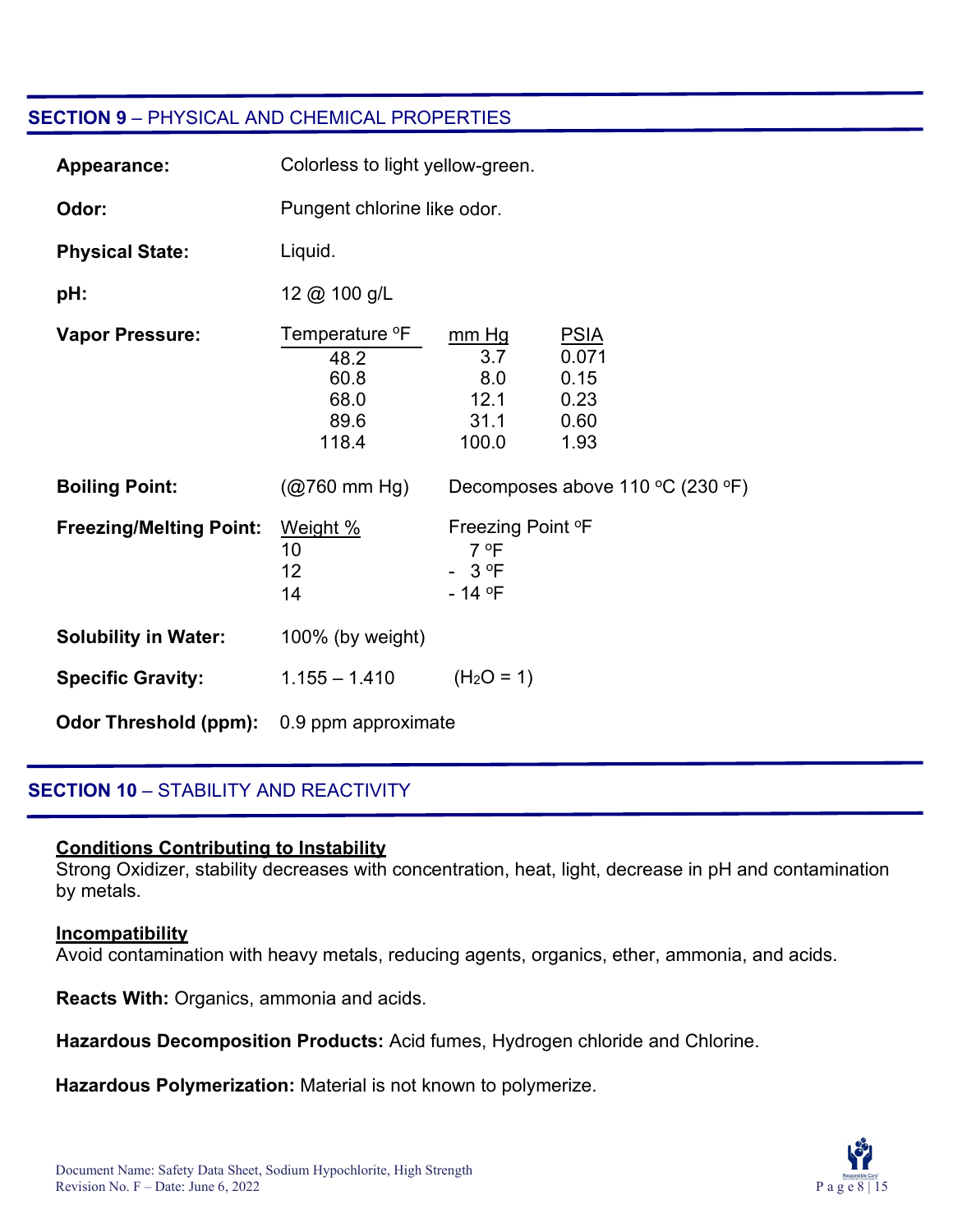#### **SECTION 11** – TOXICOLOGICAL INFORMATION

| <b>CAS Number</b> | <b>Name</b>                        |       | <b>Common Names</b> |  |
|-------------------|------------------------------------|-------|---------------------|--|
| 7681-52-9         | Sodium Hypochlorite                |       | <b>Bleach</b>       |  |
|                   | <b>Acute Oral LD<sub>50</sub>:</b> | (rat) | 8,200 mg/kg         |  |

**Primary Skin Irritation LD<sub>50</sub>:** (rabbit) >10,000 mg/kg

The toxicity and corrosivity of Sodium Hypochlorite is a function of concentration. Industrial grades of higher concentrations than household bleach are more toxic and corrosive.

#### **SECTION 12** – ECOLOGICAL INFORMATION

| <b>Aguatic Ecotox Data</b> | <b>Fish:</b> $LC_{50}$ (96 hr.) | Pimephales promelas<br>(Fathead minnow) | 1.40 mg/L    |
|----------------------------|---------------------------------|-----------------------------------------|--------------|
|                            | $EC_{50}(48 \text{ hr.})$       | Daphnia magna<br>(water flea)           | $0.035$ mg/L |

**Biodegradation:** This material is inorganic and not subject to biodegradation.

**Persistence:** This material is believed not to persist in the environment.

**Bioconcentration:** This material is not expected to bioconcentrate in organisms.

This material is harmful to fish, invertebrates, amphibians, and plants.

#### **SECTION 13** – DISPOSAL CONSIDERATIONS

#### **Waste Disposal Method**

Reduce with agents such as bisulfites or ferrous salt solutions. Some heat will be produced. Keep on alkaline side and dilute with copious amounts of water. Main end product is salt water. Comply with all applicable government regulations.

#### **Product Disposal**

Product should be completely removed from containers. Material that cannot be used or chemically reprocessed should be disposed of in a manner meeting government regulations. applicable governmental regulations.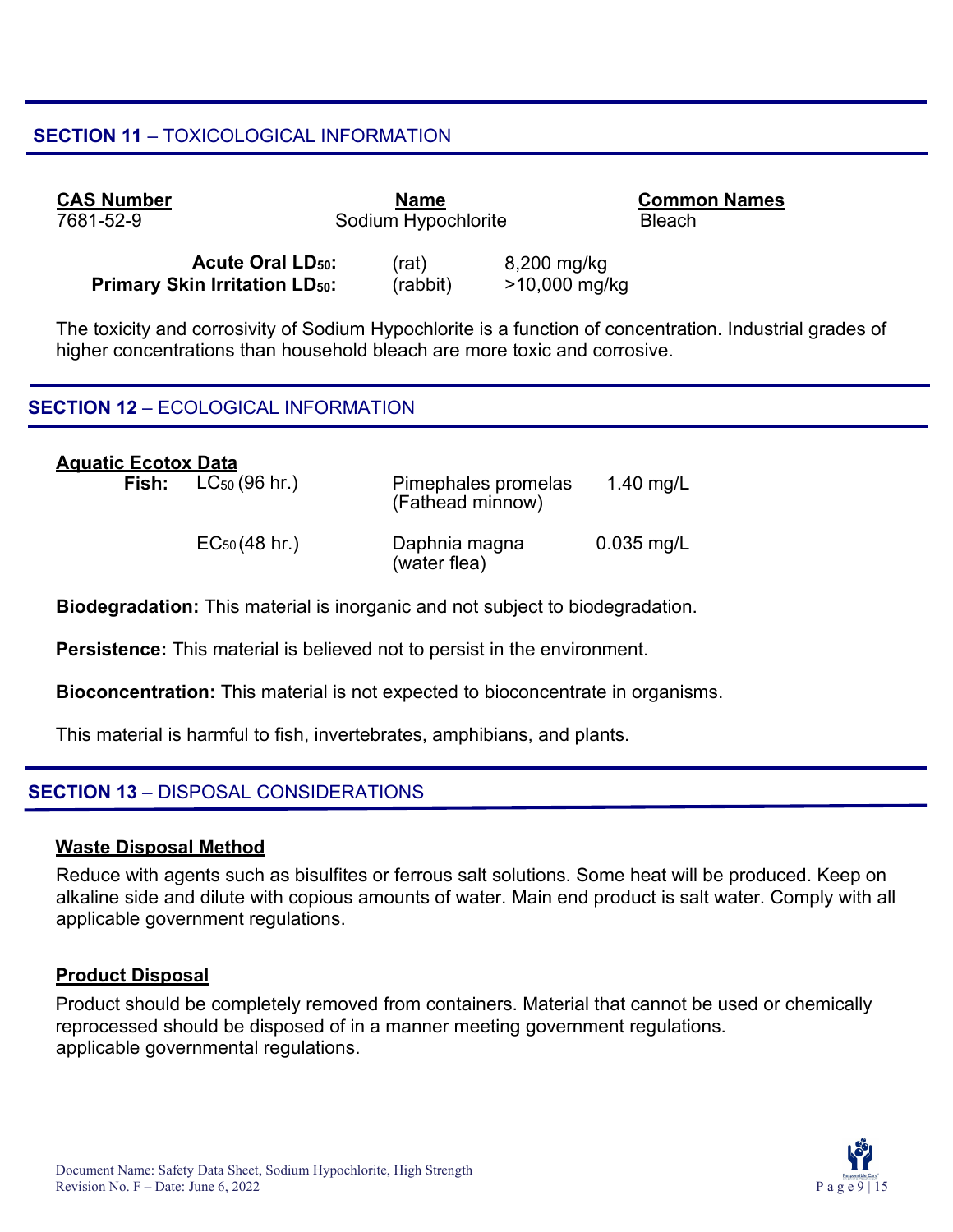#### **SECTION 14** – TRANSPORT INFORMATION

| <b>DOT Proper Shipping Name:</b> | <b>Hypochlorite Solutions</b> |
|----------------------------------|-------------------------------|
| <b>DOT Hazard Class:</b>         | 8                             |
| <b>DOT ID Number:</b>            | UN1791                        |
| <b>DOT Packing Group:</b>        | Ш                             |
| <b>DOT Hazardous Substance:</b>  | RQ 100# (Sodium Hypochlorite) |
| <b>DOT Marine Pollutant:</b>     | N/A                           |
| <b>Additional Description:</b>   | N/A                           |

#### **SECTION 15** – REGULATORY INFORMATION

#### **U.S. Federal Regulations**

Section 311 of The Clean Water Act lists this product as a hazardous substance, which If discharged to water, may require immediate response to mitigate danger to public health and welfare. Spills of 100 pounds or more must be reported to the National Response Center at the following number: 1-800-424-8802

Material is contained on a composite list as required under 101 (14) of CERCLA.

Sodium Hypochlorite Solution is regulated by the USEPA under the Federal Insecticide, Fungicide and Rodenticide Act (FIFRA) as a pesticide product.

Sodium Hypochlorite Solution produced by Kuehne Chemical Company Inc. is registered with the USEPA under Registration Number 35317-6, 35317-7 and 35317-12.

**OSHA:** This material is considered hazardous by the OSHA Hazard Communication Standard (29 CFR 1910.1200) (US).

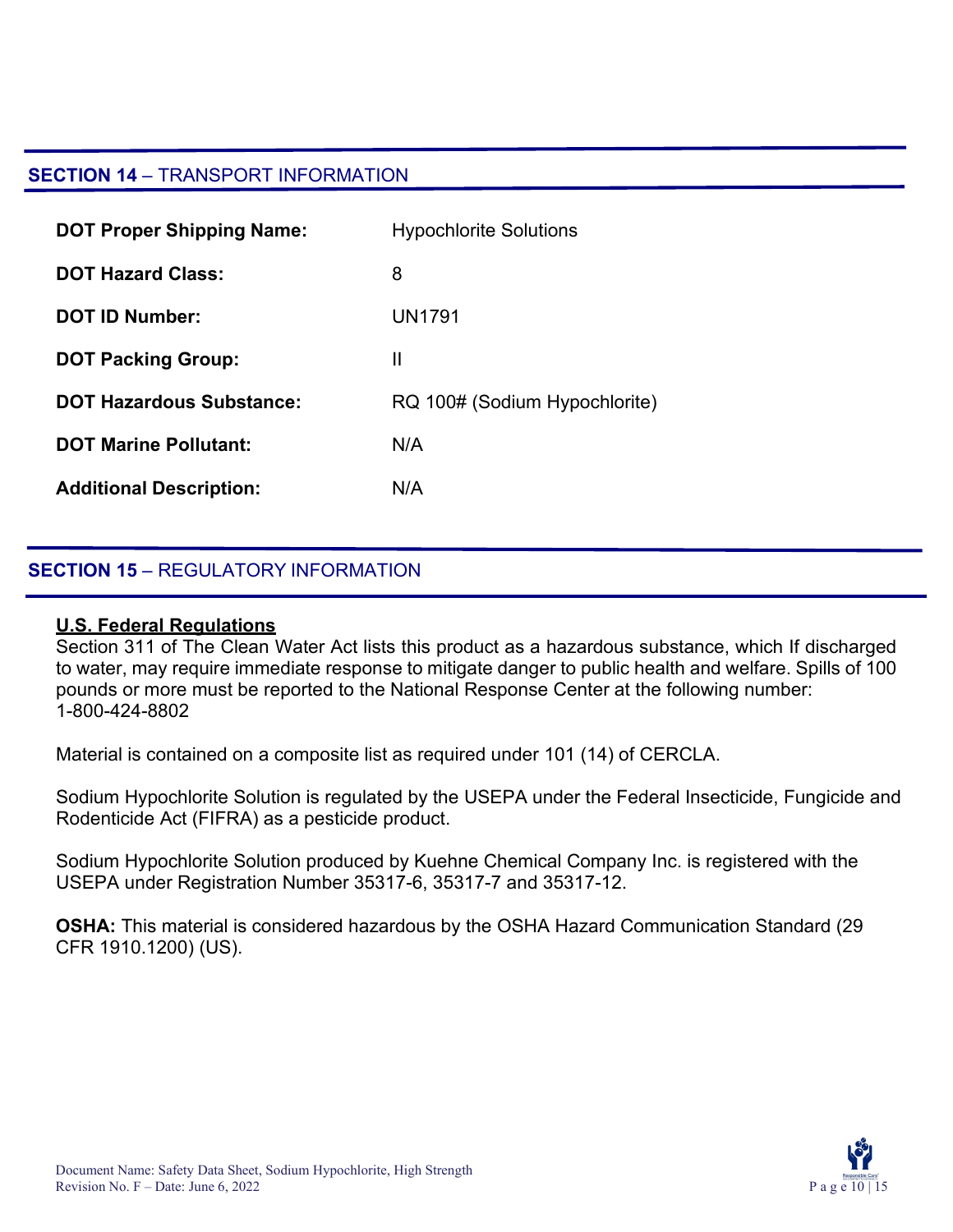#### **TSCA (Toxic Substances Control Act):** This product is not subject to export notification.

#### **CERCLA and SARA/Title III:**

Hazard Categories: Corrosive to Metal

**Oxidizer** Acute Toxicity Respiratory or skin sensitization Serious eye damage or irritation Skin corrosion or irritation

This product is registered with the USEPA as a pesticide as required under the Federal Insecticide, Fungicide and Rodenticide Act (FIFRA).

#### **Other Standards**

**NSF Certification:** This product has been classified as an approved drinking water treatment chemical under ANSI/NSF Standard 60.

**USDA Approvals:** B-1, D-2, L-1, Q-4 & Fruit and Vegetable washing compounds.

#### **SECTION 16** – OTHER INFORMATION

**Prepared By:** Kuehne Company's Health, Safety, Environmental & Security Department, Revision F – 6 June 2022 For additional non-emergency health, safety or environmental information, telephone: (973) 589 - 0700 or write to:

> Kuehne Chemical Company, Inc. 86 N. Hackensack Avenue South Kearny, New Jersey 07032-4673

#### **SDS Legend:**

| <b>ACGIH</b>   | American Conference of Governmental Industrial Hygienists |
|----------------|-----------------------------------------------------------|
| <b>CAS</b>     | <b>Chemical Abstracts Service Registry Number</b>         |
| <b>CEILING</b> | Ceiling Limit (15 Minutes)                                |
| <b>OSHA</b>    | Occupational Safety and Health Administration             |
| <b>PEL</b>     | Permissible Exposure Limit (OSHA)                         |
| <b>STEL</b>    | Short Term Exposure Limit (15 Minutes)                    |
| <b>TLV</b>     | Threshold Limit Value (ACGIH)                             |
| <b>TWA</b>     | Time Weighted Average (8 Hours)                           |

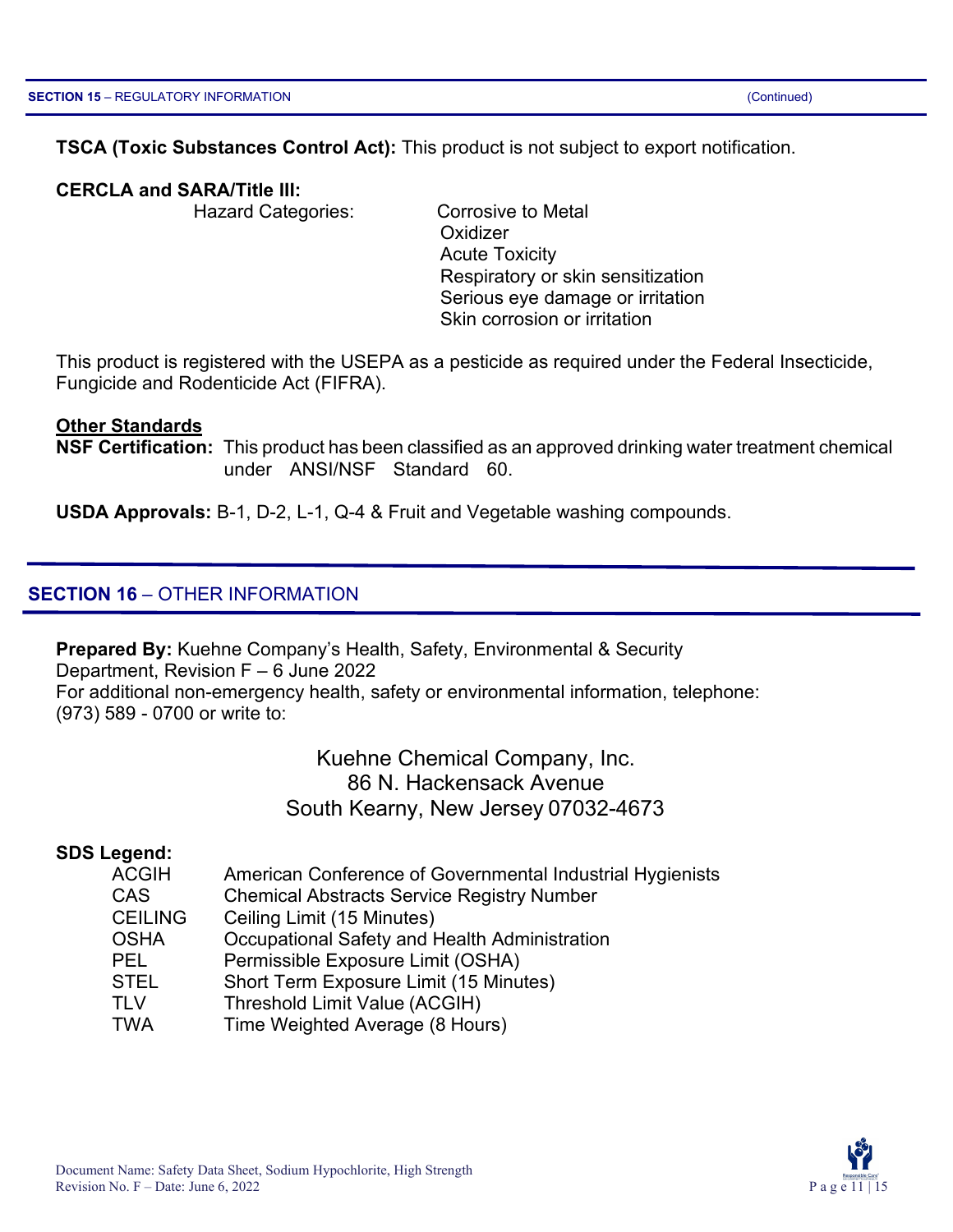**IMPORTANT:** The information contained herein is offered only as a guide to the handling of this specific material and has been prepared in good faith by technically knowledgeable personnel. It is not intended to be all-inclusive and the manner and conditions of use and handling may involve other and additional considerations.

The information presented herein, while not guaranteed, was prepared by competent technical personnel and is true and accurate to the best of our knowledge. NO WARRANTY OF MERCHANTABILITY OR FITNESS FOR PURPOSE, OR OF ANY OTHER KIND, EXPRESS OR IMPLIED, IS MADE REGARDING PERFORMANCE, STABILITY OR OTHERWISE.

This information is not intended to be all-inclusive as to the manner and conditions of handling and storage. Other factors may involve other or use additional safety or performance considerations. While our technical personnel will be happy to respond to questions regarding safe handling and use procedures, safe handling and use remains the responsibility of the customer. No suggestions for use are intended as, and nothing herein shall be construed as a recommendation to infringe any existing patents or violate any federal, state or local laws, rules, regulations or ordinances.

No warranty of any kind is given or implied and Kuehne Chemical Company, Inc. will not be liable for any damages, losses, injuries or consequential damages that may result from the use of or reliance on any information contained herein.

This Safety Data Sheet (SDS) covers the following materials:

Sodium Hypochlorite - Liquid: High Strength

**REFERENCES:** American National Standard, Z400.1-1993 Chlorine Institute Pamphlet 96 (Sodium Hypochlorite Manual), Edition 5, September 2017 National Institute for Occupational Safety and Health, US Dept. of Health & Human Services, Cincinnati, June, 1994. Supplier's Safety Data Sheets. Windholz, Martha, Ed, The Merck Index, 11<sup>th</sup> ed., Merck and Co, Inc., Rahway, New Jersey, 1989.

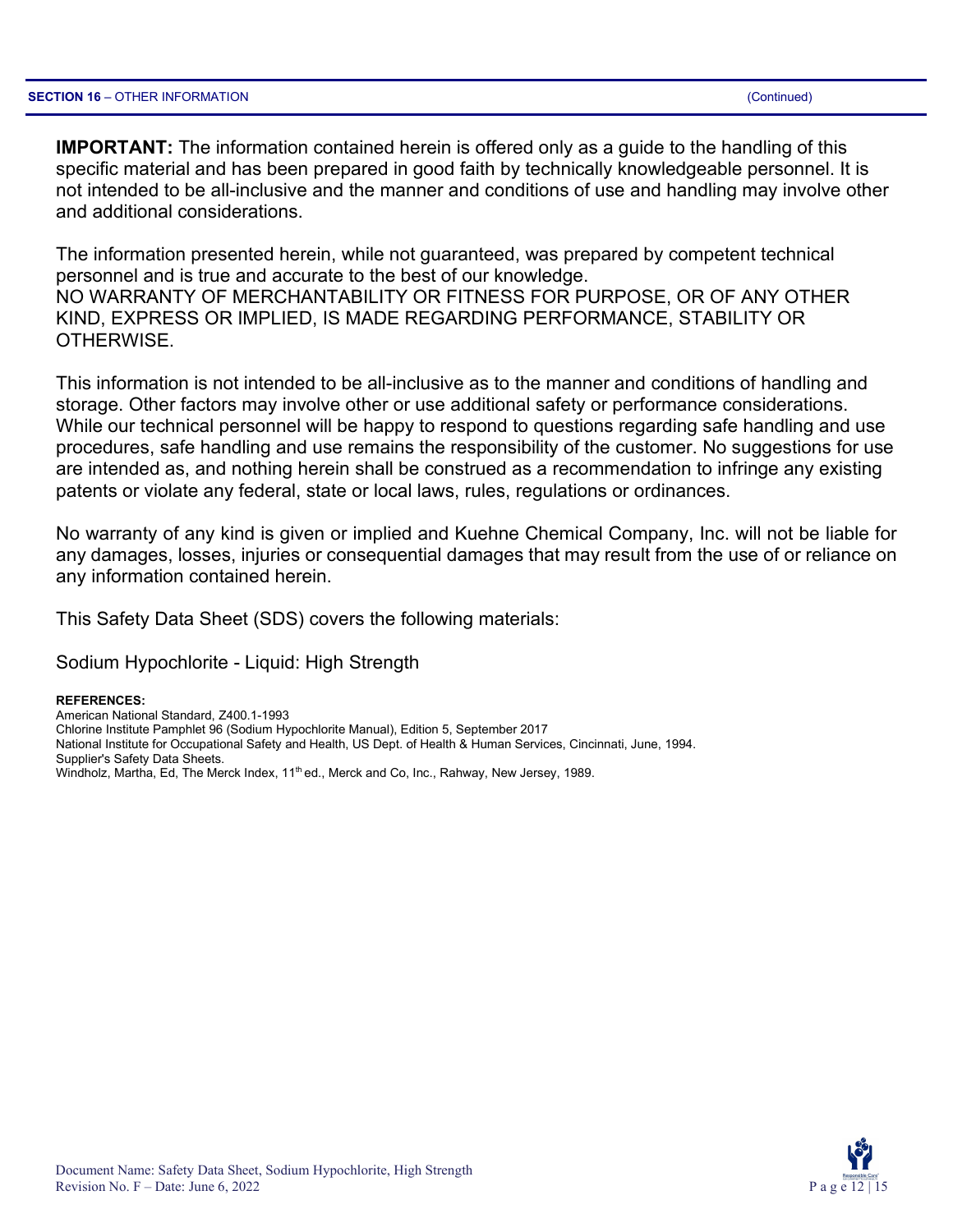# **WARNING LABEL INFORMATION**

|       | <b>Active Ingredient:</b> Sodium Hypochlorite (NaOCI) 10 - 20 %<br>Other Ingredients 20 - 90 % |         | (by weight) |
|-------|------------------------------------------------------------------------------------------------|---------|-------------|
| Total |                                                                                                | 100.0 % |             |

# **KEEP OUT OF REACH OF CHILDREN**

# DANGER

| <u>Category 1</u>          |  |
|----------------------------|--|
| Symbol:                    |  |
| <b>Signal Word:</b> Danger |  |

**Hazard Statements:** May be corrosive to metals Causes severe skin burns and eye damage Causes severe eye damage

#### **FIRST AID**

**IF INHALED:** Move to fresh air. If person is not breathing, call 911 or an ambulance then give artificial respiration, preferably month-to-mouth if possible. Call a poison control center or doctor for further treatment advice.

**IF IN EYES:** Hold eye open and rinse slowly and gently with water for 15 – 20 minutes. Remove contact lenses, if present, after the first 5 minutes, then continue to rinse eye. Call a poison control center or doctor for treatment advice.

**IF ON SKIN OR CLOTHING:** Take off contaminated clothing. Rinse skin immediately with plenty of water for 15 – 20 minutes. Call a poison control center or doctor for treatment advice.

**IF SWALLOWED:** Call a poison control center or doctor for treatment advice. Have person sip a glass of water if able to swallow. Do not induce vomiting unless told to do so by a poison control center or doctor. Do not give anything by mouth to an unconscious person.

**NOTE TO PHYSICIAN:** Probable mucosal damage may contraindicate the use of gastric lavage.

#### **HOT LINE NUMBER:** 1-800-POISON-1

Have product container or label with you when calling a poison control center or doctor or going for treatment.

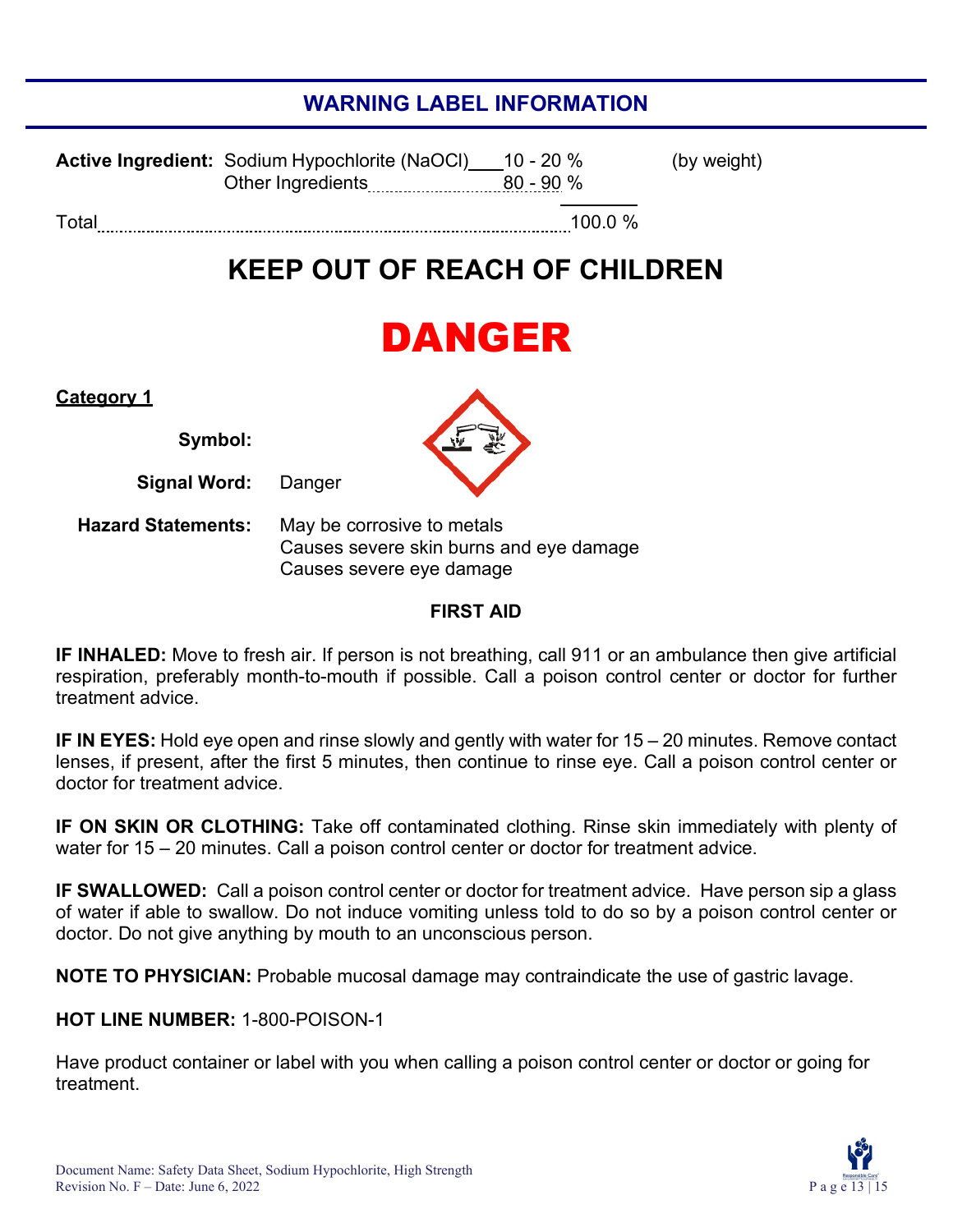#### **PRECAUTIONARY STATEMENTS HAZARDOUS TO HUMANS AND DOMESTIC ANIMALS**

**DANGER:** Corrosive. Causes irreversible eye and skin damage. Do not get in eyes, on skin or on clothing. Harmful if absorbed through the skin. Applicators or other handlers must wear coveralls over long sleeve shirt and long pants, socks and rubber boots, face shield or goggles and rubber gloves when handling this product. Wash thoroughly with soap and water after handling dad before eating, drinking, chewing gum, using tobacco or using the toilet. Avoid breathing vapors. Vacate poorly ventilated areas as soon as possible. Do not return until strong odors have dissipated. Remove and wash contaminated clothing before reuse.

**Environmental Hazards:** This pesticide is toxic to fish and aquatic organisms. Do not discharge effluent containing this product into lakes, streams, ponds, estuaries, oceans, or public waters unless this product is specifically identified and addressed in an NPDES permit. Do not discharge effluent containing this product to sewer systems without previously notifying the sewage treatment plant authority. For guidance, contact your State Water Board or Regional Office of the EPA.

**Physical and Chemical Hazards:** STRONG OXIDIZING AGENT. Mix only with water according to label directions. Mixing this product with chemicals (e.g. ammonia, acids, detergents, etc.) or organic matter (e.g. urine, feces, etc.) will release chlorine gas, which is irritating to eyes, lungs and mucous membranes.

# **DIRECTION FOR USE**

IT IS A VIOLATION OF FEDERAL LAW TO USE THIS PRODUCT IN A MANNER INCONSISTENT WITH ITS LABELING.

Re-formulators and Re-packagers of this product must obtain their own registrations from the United States Environmental Protection Agency (USEPA).

#### **For manufacturing use in the formation of end-use Products**

**NOTE:** This product degrades with age. Use a Chlorine test kit and increase dosage as necessary, to obtain the required level of available Chlorine.

For specific use directions, see KUEHNE Circular for each particular application.

**CIRCULAR NUMBER K586A:** Sanitizers of hard non-porous surfaces (stainless steel tops)

**CIRCULAR NUMBER K586B:** Commercial laundry sanitizers

**CIRCULAR NUMBER K586C:** Agricultural uses

**CIRCULAR NUMBER K586D:** Disinfection of human drinking water

**CIRCULAR NUMBER K586E:** Disinfection of hard non-porous surfaces (sealed tile and fiberglass, glass, stainless steel)

**CIRCULAR NUMBER K586F:** Sewage, wastewater and effluent control

**CIRCULAR NUMBER K586G:** Cooling tower & evaporative condenser water systems